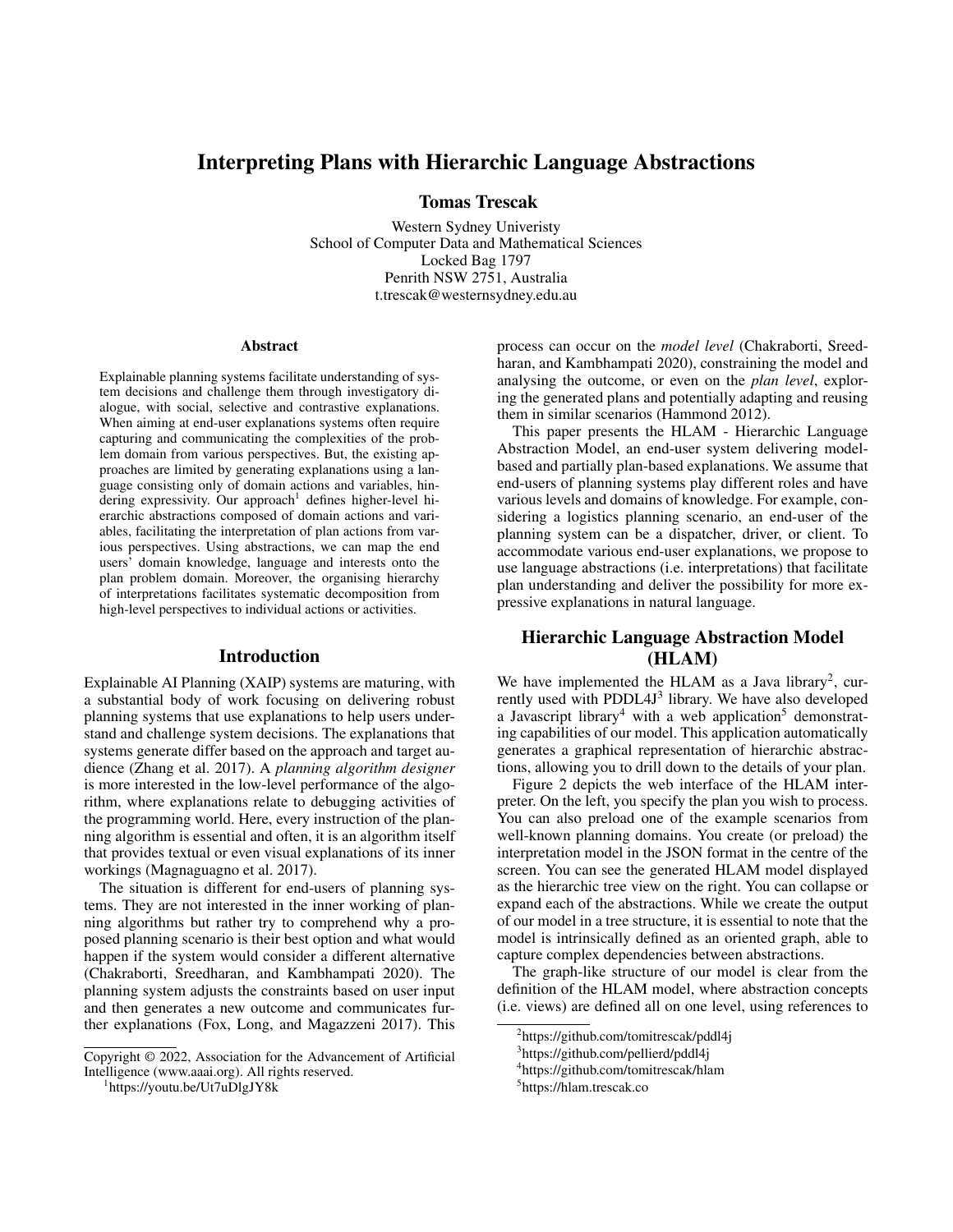```
1 {
2 "id": "PackageDelivery",
3 "description": "Package Tracking",
4 "views": [{
5 "start": "load-plane ?id p ?pf",
6 "goal": "unload-plane !id p ?pt",
7 "strategy": "final",
8 "child": "PackageTrip !id !pf !pt"
9 }]
10 },
11 {
12 "id": "PackageTrip !id !f !t",
13 "description": "Package delivery '!
      id' from '!f' to '!t'",
14 "views": [{
15 "start": "load-plane !id ?p ?pf",
16 "goal": "unload-plane !id !p ?pt",
17 "strategy": "first",
18 "child":"PlaneTrip !id !p !pf !pt"
19 }]
20 },
21 \quad \{22 "id": "PlaneTrip !id !p !f !t",
23 "description": "Plane '!p'
       delivery from '!f' to '!t'",
24 "plan": {
25 "sequence": [
26 "load-plane !id !p !f",
27 "fly-plane !p f t",
28 "unload-plane !id !p !t"
29 ]
30 }
31 }
```
Figure 1: JSON representation of the model for the logistics domain



Figure 2: User interface of the HLAM processor at http:// hlam.trescak.co

child concepts rather than in a tree. Figure 1 lists an excerpt from the JSON representation of the model for the logistics domain:

Please note the main parts of the HLAM model.

The PackageDelivery and PackageTrip represent hierarchic abstractions (i.e. have child abstractions PlaneTrip) of the HLAM hierarchy, and PlaneTrip extract and interpret sub-plans. The PackageDelivery has no parameters but extracts individual package journeys from the plan. Please note that we used the "final goal" strategy, selecting the last possible unload-plane line, detecting the last destination. The selected sub-plan for each extracted package journey, along with the list of bound variables, is passed to the PackageTrip abstraction. This abstraction uses the "first goal" selection strategy, extracting individual legs of the package journey. It has three parameters:

- 1. !id packageId
- 2. !f source (from) destination of the package
- 3. !t target (to) destination of the package

As we explain in the tutorial video<sup>6</sup>, the abstraction binds and passes values of parameters to their child abstractions. In this case, the PackageDelivery binds the ?id and ?pf value when detecting the the start line load-plane ?id p ?pf. Detection of goal line unload-plane !id p ?pt is using the bound value of package !id and binding a ?pt value. Values of id, pf and pt are then used to create the PackageTrip !id !pf !pt abstraction.

Similarly, in the PackageTrip we consider the start line to be load-plane !id ?p ?pf, using the bound value of package !id and binding two new values: the plane p, and a source destination of the plane delivery pf. The goal, is the first matching line with unload-plane !id !p ?pt, where package !id and plane !p are bound (i.e. must be the same as in the start line), and we bind a new value ?pt, representing the target destination of this plane trip.

The model then calls the PlaneTrip child abstraction, with the bound value of ! id coming from the parent node, and newly bound values !p, !pf, !pt. The PlaneTrip represents a target sub-plan selection, which selects individual plan lines. An interesting fact of this example is, that we are able to extract all individual plane trips with our package on board, starting with loading the package on board with load !id !p !f, considering all plane !p trips (note the use of unbound values for from  $f$  and to  $t$  destinations), until our package !p is unloaded from the aeroplane.

### Extending HLAM

Our model considers classical planning systems but otherwise is model and domain-independent. The model's design allows extending its functionality to consider more complex scenarios. We are currently working on an extension that brings LIME-like(Ribeiro, Singh, and Guestrin 2016) approach to planning systems explanations. This extension will consider multiple plans, performing a probabilistic analysis of outcomes. This will permit the system to report conclusions such as "if you consider action A instead of B, with 80% probability it will yield to C and 90% probability it will yield to D".

<sup>6</sup> https://youtu.be/Ut7uDlgJY8k